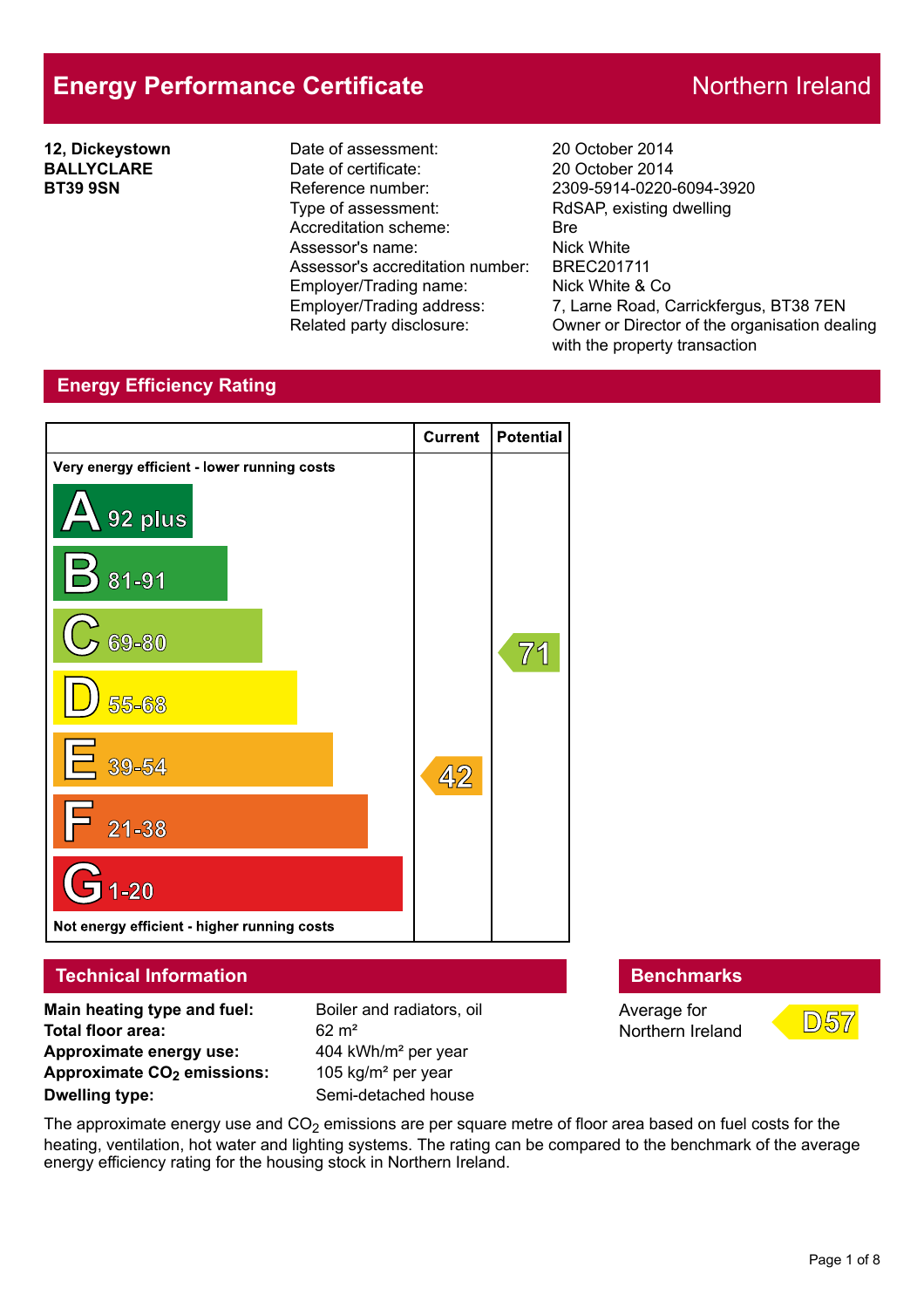# **Estimated energy use, carbon dioxide (CO2) emissions and fuel costs of this home**

|                          | Current                         | Potential                       |  |
|--------------------------|---------------------------------|---------------------------------|--|
| Energy use               | 404 kWh/m <sup>2</sup> per year | 203 kWh/m <sup>2</sup> per year |  |
| Carbon dioxide emissions | 6.5 tonnes per year             | 3.2 tonnes per year             |  |
| Lighting                 | £65 per year                    | £40 per year                    |  |
| Heating                  | £956 per year                   | £459 per year                   |  |
| Hot water                | £311 per year                   | £166 per year                   |  |

The figures in the table above have been provided to enable prospective buyers and tenants to compare the fuel costs and carbon emissions of one home with another. To enable this comparison the figures have been calculated using standardised running conditions (heating periods, room temperatures, etc.) that are the same for all homes, consequently they are unlikely to match an occupier's actual fuel bills and carbon emissions in practice. The figures do not include the impacts of the fuels used for cooking or running appliances, such as TV, fridge etc.; nor do they reflect the costs associated with service, maintenance or safety inspections. Always check the certificate date because fuel prices can change over time and energy saving recommendations will evolve.

To see how this home can achieve its potential rating please see the recommended measures.

# **About this document**

The Energy Performance Certificate for this dwelling was produced following an energy assessment undertaken by a qualified assessor, accredited by Bre, to a scheme authorised by the Government. This certificate was produced using the RdSAP 2009 assessment methodology and has been produced under the Energy Performance of Buildings (Certificates and Inspections) Regulations (Northern Ireland) 2008. A copy of the certificate has been lodged on a national register.

### **If you have a complaint or wish to confirm that the certificate is genuine**

Details of the assessor and the relevant accreditation scheme are on the preceding page. You can get contact details of the accreditation scheme from their website at www.breassessor.co.uk together with details of their procedures for confirming authenticity of a certificate and for making a complaint.

### **About the building's performance ratings**

The ratings provide a measure of the building's overall energy efficiency and its environmental impact, calculated in accordance with a national methodology that takes into account factors such as insulation, heating and hot water systems, ventilation and fuels used. The average Energy Efficiency Rating for a dwelling in Northern Ireland is band D (rating 57).

Not all buildings are used in the same way, so energy ratings use 'standard occupancy' assumptions which may be different from the specific way you use your home. Different methods of calculation are used for homes and for other buildings. Details can be found at www.epb.dfpni.gov.uk

Buildings that are more energy efficient use less energy, save money and help protect the environment. A building with a rating of 100 would cost almost nothing to heat and light and would cause almost no carbon emissions. The potential ratings describe how close this building could get to 100 if all the cost effective recommended improvements were implemented.



Remember to look for the energy saving recommended logo when buying energy-efficient products. It's a quick and easy way to identify the most energy-efficient products on the market.

For advice on how to take action and to find out about offers available to help make your home more energy efficient, call **0800 512 012** or visit **www.energysavingtrust.org.uk**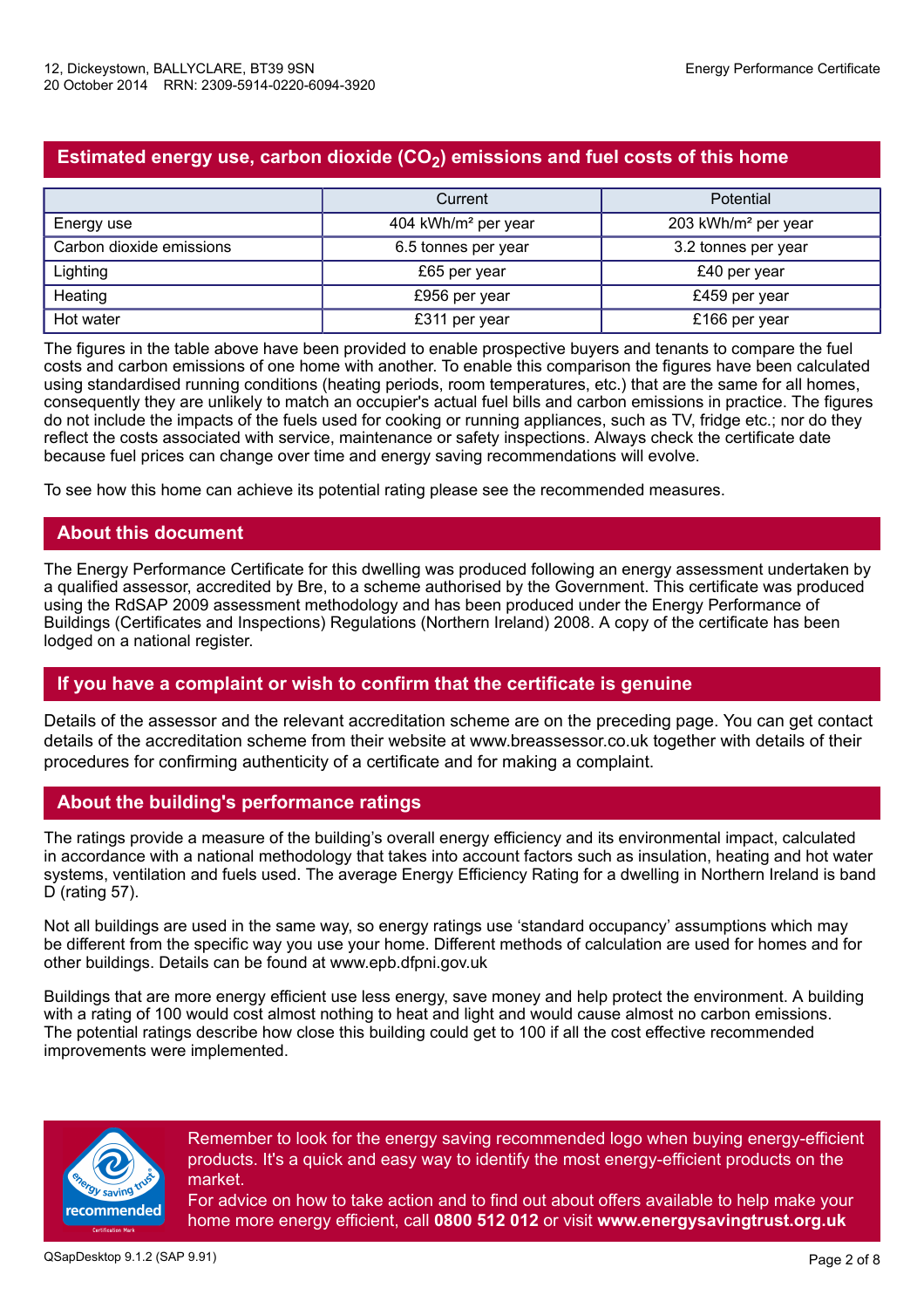### **About the impact of buildings on the environment**

One of the biggest contributors to global warming is carbon dioxide. The way we use energy in buildings causes emissions of carbon. The energy we use for heating, lighting and power in homes produces over a quarter of the UK's carbon dioxide emissions and other buildings produce a further one-sixth.

The average household causes about 6 tonnes of carbon dioxide every year. Adopting the recommendations in this report can reduce emissions and protect the environment. You could reduce emissions even more by switching to renewable energy sources. In addition there are many simple everyday measures that will save money, improve comfort and reduce the impact on the environment. Some examples are given at the end of this report.

# **Environmental Impact (CO2) Rating**



#### **Visit the Department of Finance and Personnel website at www.epb.dfpni.gov.uk to:**

- **•** Find how to confirm the authenticity of an energy performance certificate
- **•** Find how to make a complaint about a certificate or the assessor who produced it
- **•** Learn more about the national register where this certificate has been lodged
- **•** Learn more about energy efficiency and reducing energy consumption

Further information about Energy Performance Certificates can be found under Frequently Asked Questions at www.epb.dfpni.gov.uk and at www.niepcregister.com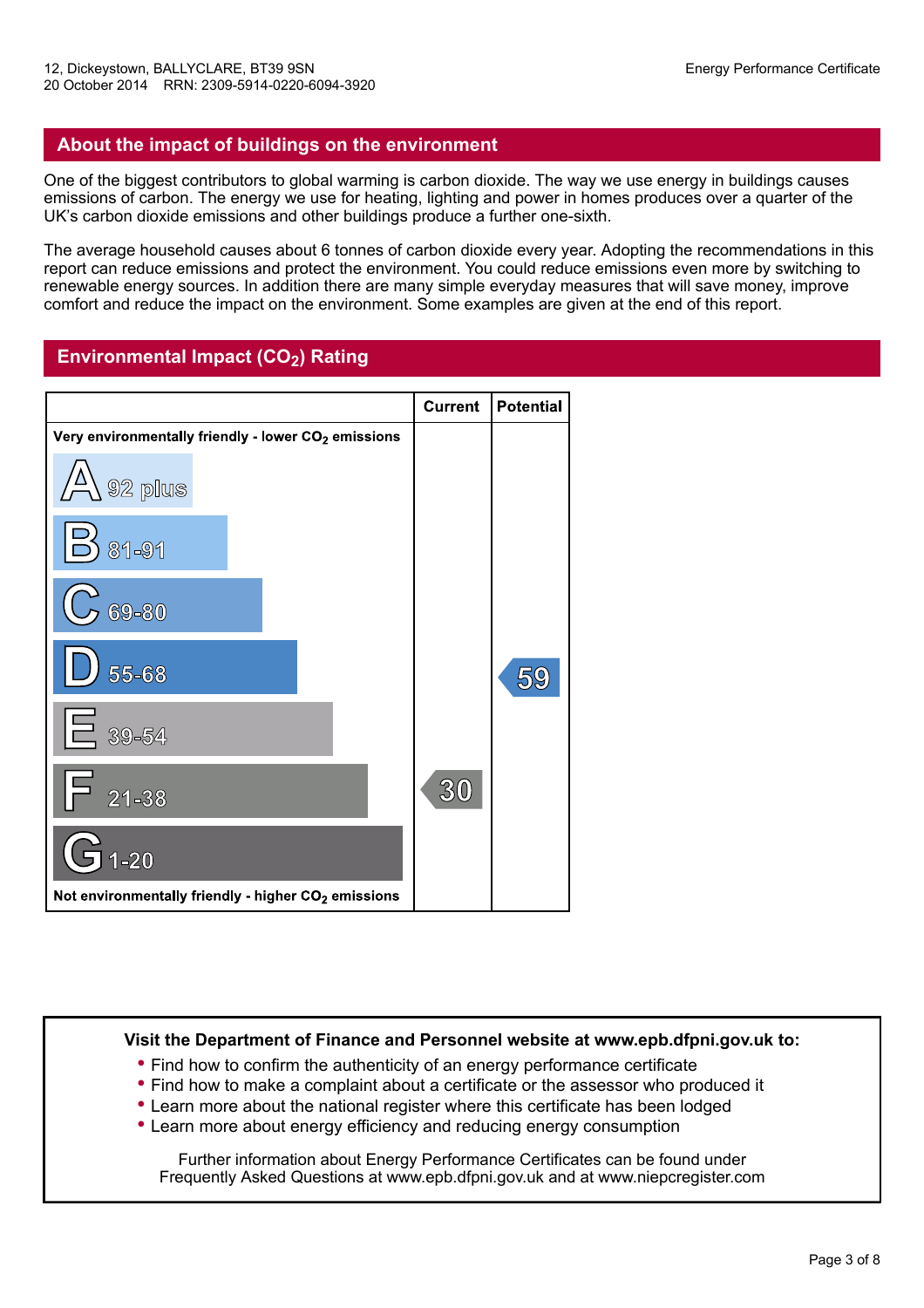# **Recommended measures to improve this home's energy performance**

**BALLYCLARE** BT39 9SN

12, Dickeystown **12, Dickeystown** 2014<br>BALLYCLARE **Date of certificate:** 20 October 2014<br>Reference number: 2309-5914-0220-

Reference number: 2309-5914-0220-6094-3920

#### **Summary of this home's energy performance related features**

The table below gives an assessment of the key individual elements that have an impact on this home's energy and environmental performance. Each element is assessed by the national calculation methodology; 1 star means least efficient and 5 stars means most efficient. The assessment does not take into consideration the physical condition of any element. 'Assumed' means that the insulation could not be inspected and an assumption has been made in the methodology based on age and type of construction.

| Element                                     | Description                                    | Current performance      |               |  |
|---------------------------------------------|------------------------------------------------|--------------------------|---------------|--|
|                                             |                                                | <b>Energy Efficiency</b> | Environmental |  |
| Walls                                       | Cavity wall, as built, no insulation (assumed) | ★★☆☆☆                    | ★★☆☆☆         |  |
| Roof                                        | Pitched, 300+ mm loft insulation               | *****                    | *****         |  |
| Floor                                       | Suspended, no insulation (assumed)             |                          |               |  |
| <b>Windows</b>                              | Fully double glazed                            | ★★★☆☆                    | ★★★☆☆         |  |
| Main heating                                | Boiler and radiators, oil                      | ★★★☆☆                    | ★★★☆☆         |  |
| Main heating controls                       | Programmer, no room thermostat                 | ★☆☆☆☆                    | ★☆☆☆☆         |  |
| Secondary heating                           | Room heaters, smokeless fuel                   |                          |               |  |
| Hot water                                   | From main system, no cylinder thermostat       | ★★☆☆☆                    | ★★☆☆☆         |  |
| Lighting                                    | Low energy lighting in 38% of fixed outlets    | ★★★☆☆                    | ★★★☆☆         |  |
| Current energy efficiency rating            |                                                | $E$ 42                   |               |  |
| Current environmental impact $(CO2)$ rating |                                                |                          | F 30          |  |

#### **Low and zero carbon energy sources**

None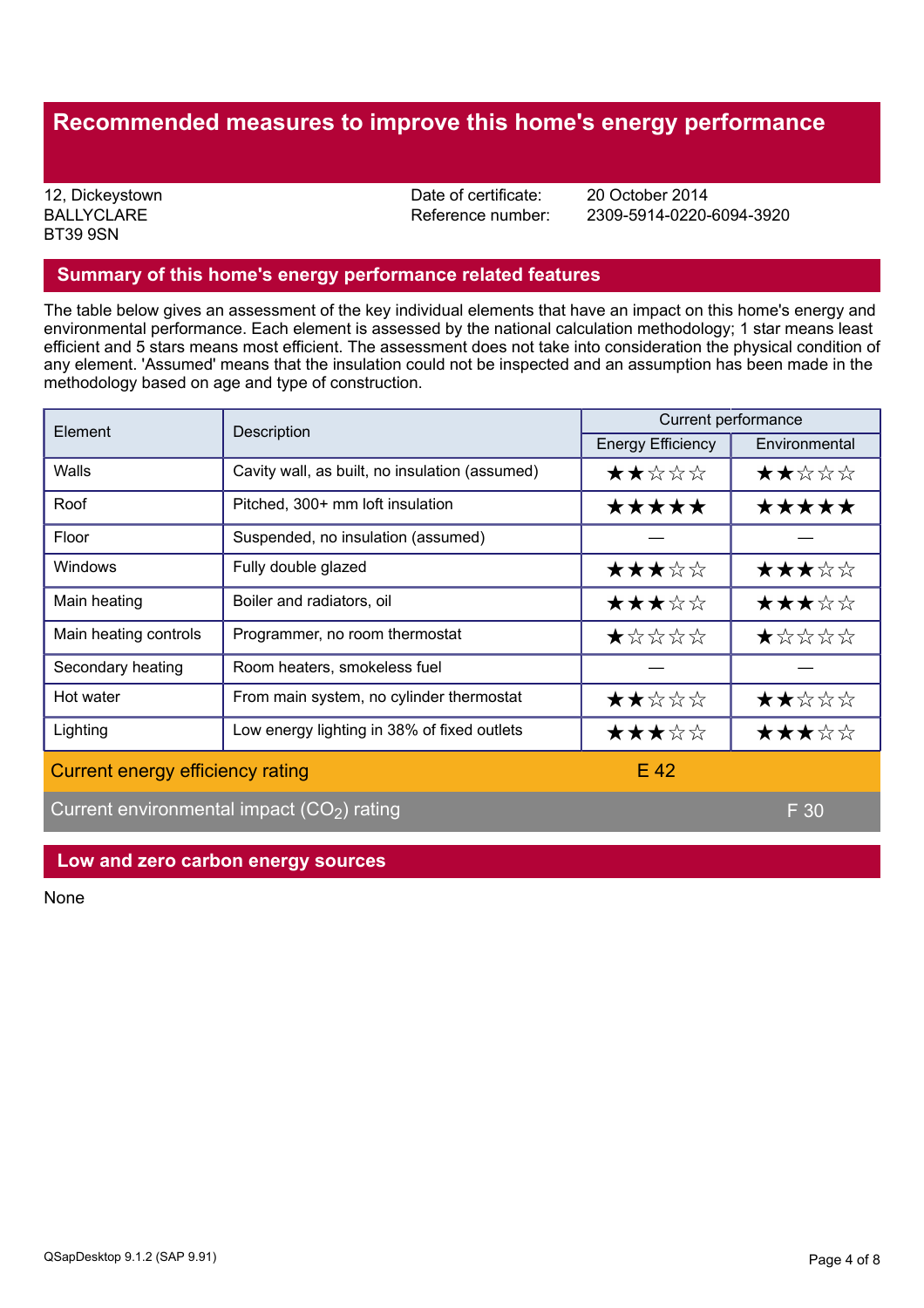# **Recommendations**

The measures below are cost effective. The performance ratings after improvement listed below are cumulative, that is they assume the improvements have been installed in the order that they appear in the table. The indicative costs are representative for most properties but may not apply in a particular case.

|                                                   | Indicative cost | <b>Typical savings</b><br>per year | Ratings after improvement |                         |  |  |  |
|---------------------------------------------------|-----------------|------------------------------------|---------------------------|-------------------------|--|--|--|
| <b>Lower cost measures</b>                        |                 |                                    | Energy efficiency         | Environmental<br>impact |  |  |  |
| Cavity wall insulation<br>1                       | £500 - £1,500   | £191                               | D 55                      | E 41                    |  |  |  |
| Increase hot water cylinder insulation<br>2       | £15 - £30       | £29                                | D 56                      | E 42                    |  |  |  |
| Low energy lighting for all fixed outlets<br>3    | £25             | £19                                | D 57                      | E 43                    |  |  |  |
| Hot water cylinder thermostat<br>4                | £200 - £400     | £52                                | D 59                      | E 45                    |  |  |  |
| Upgrade heating controls<br>5                     | £350 - £450     | £63                                | D 65                      | E 51                    |  |  |  |
| Sub-total                                         |                 | £354                               |                           |                         |  |  |  |
| <b>Higher cost measures</b>                       |                 |                                    |                           |                         |  |  |  |
| Floor insulation<br>6                             | £800 - £1,200   | £53                                | D 67                      | D 55                    |  |  |  |
| Replace boiler with new condensing<br>7<br>boiler | £2,200 - £3,000 | £59                                | C 71                      | D 59                    |  |  |  |
| Total                                             |                 | £466                               |                           |                         |  |  |  |
| C 71<br>Potential energy efficiency rating        |                 |                                    |                           |                         |  |  |  |
| Potential environmental impact $(CO2)$ rating     | D 59            |                                    |                           |                         |  |  |  |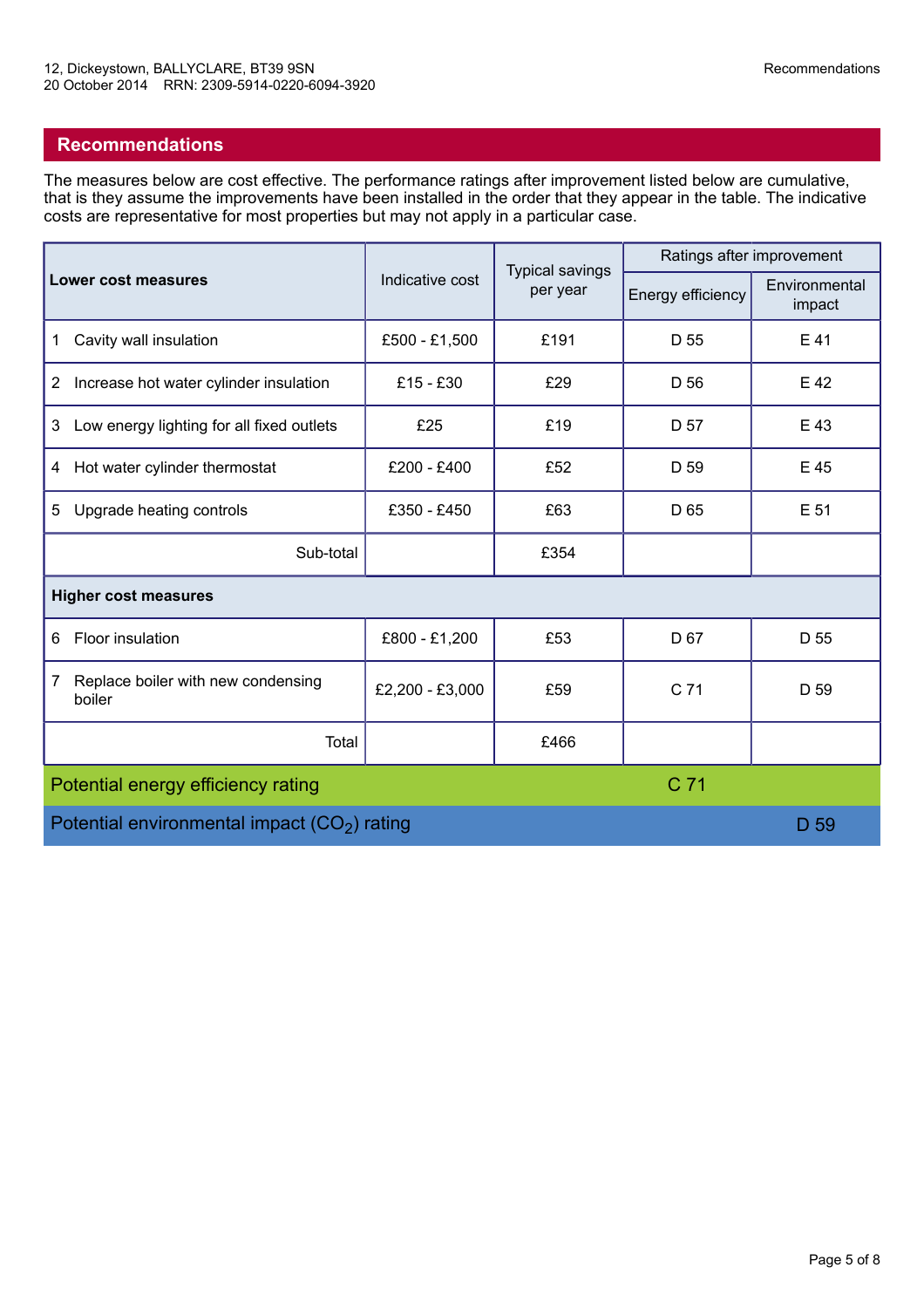# **Further measures to achieve even higher standards**

The further measures listed below should be considered in addition to those already specified if aiming for the highest possible standards for this home. Some of these measures may be cost-effective when other building work is being carried out such as an alteration, extension or repair. Also they may become cost-effective in the future depending on changes in technology costs and fuel prices. However you should check the conditions in any covenants, warranties or sale contracts, and whether any legal permissions are required such as a building warrant, planning consent or listed building restrictions.

| Solar water heating<br>8                                | £4,000 - £6,000        | £56  | C 73        | D <sub>63</sub> |
|---------------------------------------------------------|------------------------|------|-------------|-----------------|
| Solar photovoltaic panels, 2.5 kWp<br>9                 | £ $9,000 -$<br>£14,000 | £233 | <b>B</b> 85 | C <sub>74</sub> |
| 10 Wind turbine                                         | £1,500 - £4,000        | £21  | <b>B</b> 86 | C 75            |
| <b>Enhanced energy efficiency rating</b><br><b>B</b> 86 |                        |      |             |                 |
| Enhanced environmental impact $(CO2)$ rating            |                        |      |             | C 75            |

Improvements to the energy efficiency and environmental impact ratings will usually be in step with each other. However, they can sometimes diverge because reduced energy costs are not always accompanied by reduced carbon dioxide emissions.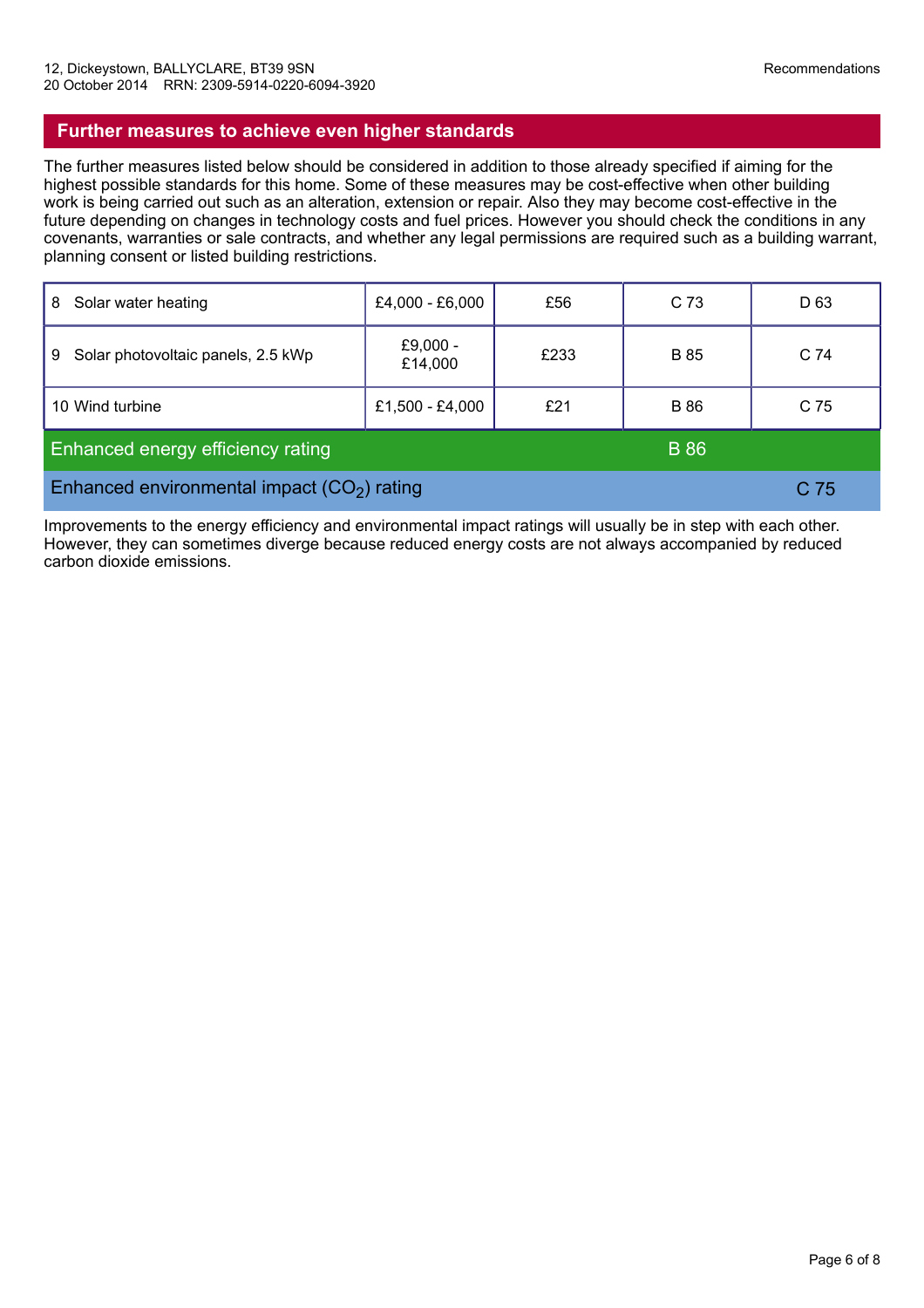# **About the cost effective measures to improve this home's performance ratings**

Building regulations apply to most measures. Building regulations approval and planning consent may be required for some measures. If you are a tenant, before undertaking any work you should check the terms of your lease and obtain approval from your landlord if the lease either requires it, or makes no express provision for such work. Also check with the Energy Saving Trust or your local council to see if any grants are available.

#### **Lower cost measures**

These measures are relatively inexpensive to install and are worth tackling first. The indicative costs of measures included earlier in this EPC include the costs of professional installation in most cases. Some of them may be installed as DIY projects. DIY is not always straightforward, and sometimes there are health and safety risks, so take advice before carrying out DIY improvements.

#### **1 Cavity wall insulation**

Cavity wall insulation, to fill the gap between the inner and outer layers of external walls with an insulating material, reduces heat loss; this will improve levels of comfort, reduce energy use and lower fuel bills. The insulation material is pumped into the gap through small holes that are drilled into the outer walls, and the holes are made good afterwards. As specialist machinery is used to fill the cavity, a professional installation company should carry out this work, and they should carry out a thorough survey before commencing work to ensure that this type of insulation is suitable for this home. They should also provide a guarantee for the work and handle any building control issues. Further information about cavity wall insulation and details of local installers can be obtained from the National Insulation Association (www.nationalinsulationassociation.org.uk).

#### **2 Hot water cylinder insulation**

Increasing the thickness of existing insulation around the hot water cylinder will help to maintain the water at the required temperature; this will reduce the amount of energy used and lower fuel bills. An additional cylinder jacket or other suitable insulation layer can be used. The insulation should be fitted over any thermostat clamped to the cylinder. Hot water pipes from the hot water cylinder should also be insulated, using pre-formed pipe insulation of up to 50 mm thickness (or to suit the space available) for as far as they can be accessed to reduce losses in summer. All these materials can be purchased from DIY stores and installed by a competent DIY enthusiast.

#### **3 Low energy lighting**

Replacement of traditional light bulbs with energy saving recommended ones will reduce lighting costs over the lifetime of the bulb, and they last up to 12 times longer than ordinary light bulbs. Also consider selecting low energy light fittings when redecorating; contact the Lighting Association for your nearest stockist of Domestic Energy Efficient Lighting Scheme fittings.

#### **4 Cylinder thermostat**

A hot water cylinder thermostat enables the boiler to switch off when the water in the cylinder reaches the required temperature; this minimises the amount of energy that is used and lowers fuel bills. The thermostat is a temperature sensor that sends a signal to the boiler when the required temperature is reached. To be fully effective it needs to be sited in the correct position and hard wired in place, so it should be installed by a competent plumber or heating engineer.

#### **5 Heating controls (room thermostat and thermostatic radiator valves)**

A room thermostat will increase the efficiency of the heating system by enabling the boiler to switch off when no heat is required; this will reduce the amount of energy used and lower fuel bills. Thermostatic radiator valves should also be installed, to allow the temperature of each room to be controlled to suit individual needs, adding to comfort and reducing heating bills provided internal doors are kept closed. For example, they can be set to be warmer in the living room and bathroom than in the bedrooms. Ask a competent heating engineer to install thermostatic radiator valves and a fully pumped system with the pump and the boiler turned off by the room thermostat. Thermostatic radiator valves should be fitted to every radiator except for the radiator in the same room as the room thermostat. Remember the room thermostat is needed as well as the thermostatic radiator valves, to enable the boiler to switch off when no heat is required. It is best to obtain advice from a qualified heating engineer.

#### **Higher cost measures**

#### **6 Floor insulation**

Insulation of a floor will significantly reduce heat loss; this will improve levels of comfort, reduce energy use and lower fuel bills. Suspended floors can sometimes be insulated from below which means that the floor does not need